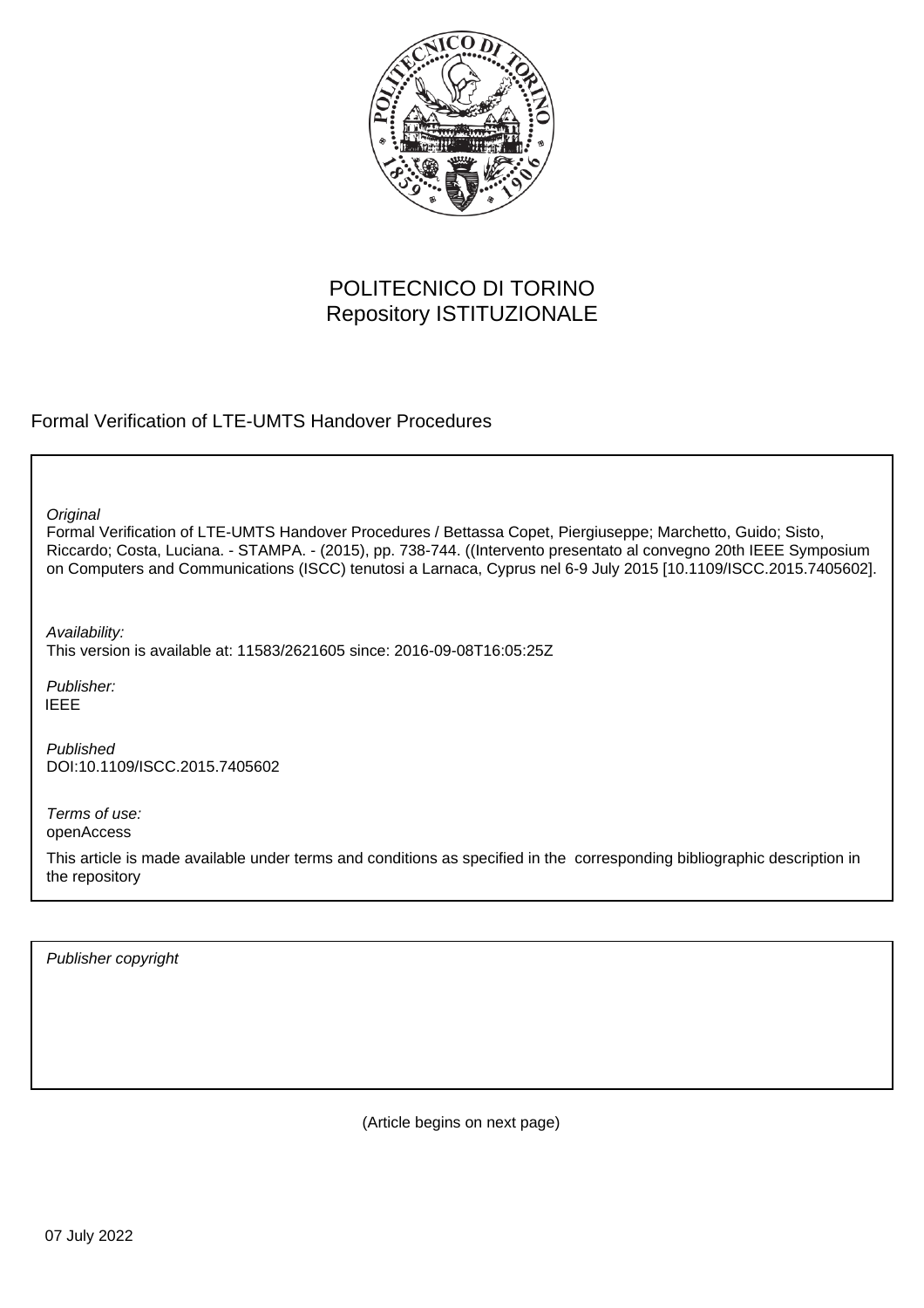©2015 IEEE. Personal use of this material is permitted. Permission from IEEE must be obtained for all other uses, in any current or future media, including reprinting/republishing this material **for advertising or promotional purposes, creating new collective works, for resale or redistribution to servers or lists, or reuse of any copyrighted component of this work in other works. This**  is the author's postprint version (i.e. as edited by the author after refereeing but without copy-editing, proofreading and formatting added by IEEE). The final version of this paper can be **accessed at http://ieeexplore.ieee.org/xpl/articleDetails.jsp?arnumber=7405602**

# Formal Verification of LTE-UMTS Handover Procedures

Piergiuseppe Bettassa Copet, Guido Marchetto, Riccardo Sisto

Dipartimento di Automatica e Informatica

Politecnico di Torino

Italy

Luciana Costa Telecom Italia Information Technology Italy Email: luciana.costa@it.telecomitalia.it

Email: piergiuseppe.bettassa,guido.marchetto,riccardo.sisto@polito.it

*Abstract*—Long Term Evolution (LTE) is the most recent standard in mobile communications, introduced by 3<sup>rd</sup> Generation Partnership Project (3GPP). Most of the formal security analysis works in literature about LTE analyze authentication procedures, while interoperability is far less considered. This paper presents a formal security analysis of the interoperability procedures between LTE and the older Universal Mobile Telecommunications System (UMTS) networks, when mobile devices seamlessly switch between the two technologies. The ProVerif tool has been used to conduct the verification. The analysis shows that security properties (secrecy of keys, including backward/forward secrecy, immunity from off-line guessing attacks and network components authentication) hold almost as expected, if all the protections allowed by the LTE standard are adopted. If backhauling traffic is not protected with IPSec, which is a common scenario since the use of IPSec is not mandatory, some security properties still hold while others are compromised. Consequently, user's traffic and network's nodes are exposed to attacks in this scenario.

*Index Terms*—Formal verification; LTE; UMTS; ProVerif; handover; security

#### I. INTRODUCTION

Fourth generation (4G) mobile networks are rapidly spreading out. Long Term Evolution (LTE), which is an evolution of the previous third generation (3G) Universal Mobile Telecommunications System (UMTS), is already available in many countries. For a considerable period of time these two technologies will co-exist, because the new devices on the market, such as smartphones, at this time support both connection technologies.

An important difference between 3G and 4G networks is that the latter have a flat-IP architecture (all network devices communicate over IP technology), unlike 3G, where communications between devices use radio channels with multiple access technologies. The differences between the two technologies require non-trivial procedures for 3G-4G interoperability. The 3GPP (3rd Generation Partnership Project)[1] has defined such procedures, in order to ensure continuity of service to users who move, for example, from an area which is covered by both 4G and 3G networks to an area with only 3G network coverage or vice versa.

Formal verification is a well-known technique that can be used to perform a thorough analysis of a communication protocol, in order to identify the presence of bugs in its design or to prove its correctness. In the case of cryptographic protocols, formal verification can identify possible attacks on the protocol or prove that no attacks are possible under certain assumptions. In the past, formal verification has already been applied to security protocols for mobile networks. In particular, many works in the literature have formally analyzed the basic procedures for authenticating users in 3G and in 4G networks, while a smaller number of studies has been devoted to the procedures which allow user mobility in these networks. As a consequence, not all the possible mobility scenarios already have a formal analysis.

The so called Intra-Handover procedures adopted when a user moves between different LTE cells have been recently analyzed in [2], while a formal analysis of the handover procedures that enable users to seamlessly switch from a 3G to a 4G connection, and vice versa, have not yet been analyzed.

This paper presents a formal analysis that fills this gap. The procedures analyzed in this paper have been defined by 3GPP as IRAT (Inter-Radio Access Technology) handover procedures, i.e. procedures in which it is necessary to map the existing security context (ciphering keys, user data) in the transition between two different technologies (such as for example from LTE to UMTS). The tool used for formal analysis is ProVerif [3], which is an automatic formal verifier for cryptographic protocols. ProVerif is based on symbolic Dolev-Yao models [4], where cryptography is assumed to be perfect (e.g. the attacker cannot decipher a message unless he knows the correct deciphering key) and the attacker is assumed to have full access to public communication channels, on which he can read, delete and send messages (any message that the attacker can create with its current knowledge can be sent by the attacker on public channels).

The security properties that are considered in this paper are secrecy of all the keys used before, during and after the handovers, secrecy of payloads exchanged and authentication between network components. In addition to the bare security properties mentioned above, this work also analyses some more specific cryptographic properties: backward and forward secrecy of keys, conditional secrecy of payloads (i.e. secrecy that must hold only when optional encryption of data is enabled) and immunity from off-line guessing attacks. The results that have been obtained show that in some particular scenarios, allowed by the standards, and common in real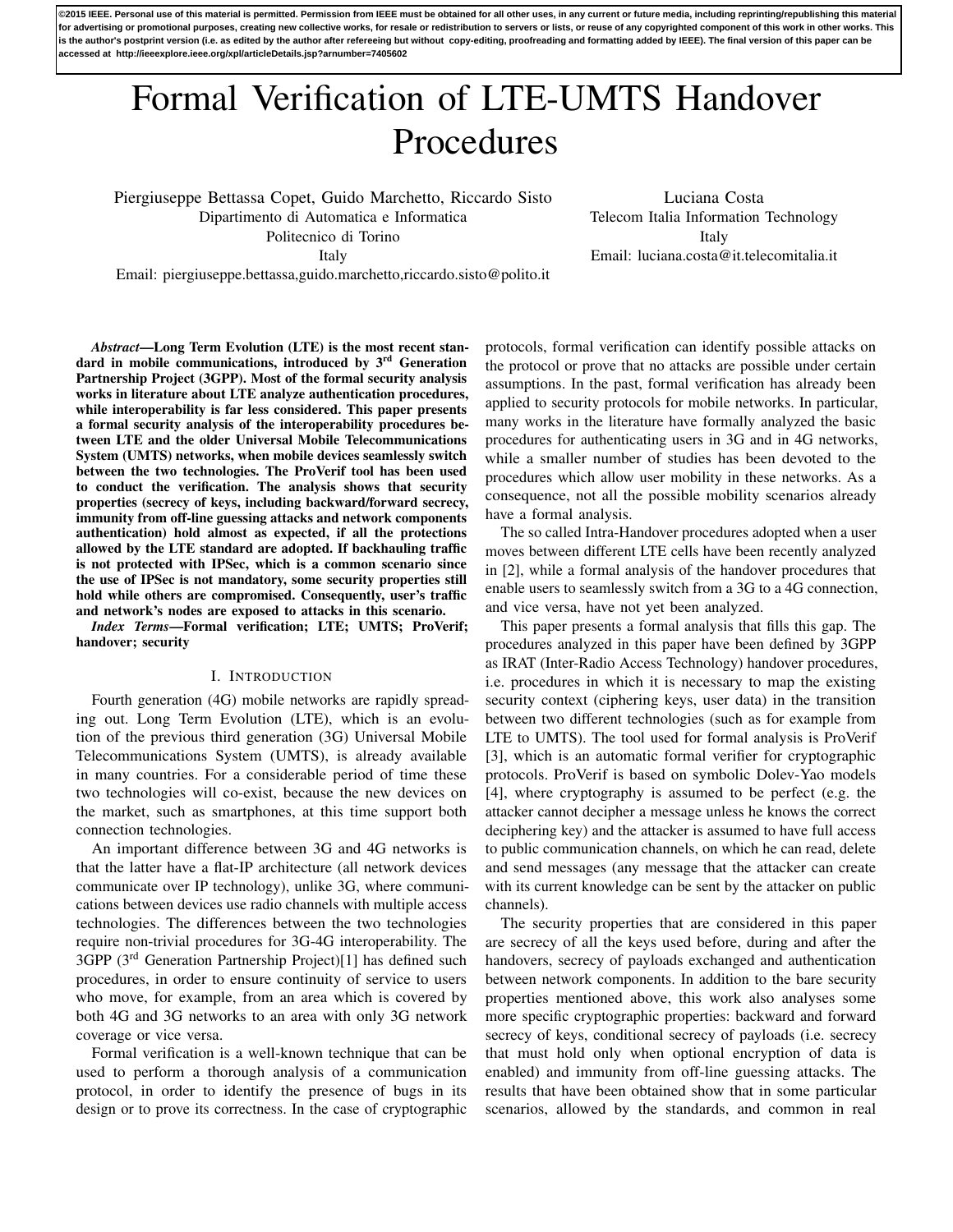network deployments where IP network security mechanisms are omitted, the aforementioned security properties in the models that have been developed are only in part assured. In these cases, confidentiality of user data traffic is not always provided, and the lack of authentication between network elements makes injection of fake signalling messages possible. This kind of result may be interesting especially for mobile operators, who have to assess security risks in their networks.

The complete ProVerif handover models are available for download at the URL http://staff.polito.it/riccardo.sisto/lte.umts. handover/models.zip

The remainer of the paper is organized as follows. Section II gives some background about LTE and UMTS network architectures, key hierarchies and ProVerif. Then, Section III explains the handover procedures that have been analyzed and Section IV the expected security properties that have been specified. Finally, Section V presents the results of the formal analysis and the potential threats that could be used to break into the networks, Section VI discusses related work and Section VII concludes.

#### II. BACKGROUND

#### *A. LTE and UMTS overview*

This section presents the basic concepts of 3G and 4G mobile networks, which are essential in order to understand the work presented in this paper. For further details, refer to the 3GPP specifications [1].

Figure 1a shows the architecture of a UMTS network. The different components are grouped into three domains: the Mobile Station (MS), Serving Network (SN) and Home Network (HN). The MS domain is composed of the Mobile Equipment (ME), which is the mobile device, and the Universal Subscriber Identity Module (USIM). The latter contains a worldwide unique identification number, called International Mobile Subscriber Identity (IMSI), and other information shared with the Authentication Center (AuC) of the mobile operator (more details to follow). The Universal Terrestrial Radio Access Network (UTRAN) is the access network for UMTS networks. The UTRAN is composed of Radio Network Controllers (RNCs) and base stations, called NodeB. The RNC is the control unit of the UTRAN network (a single RNC can control a large number of NodeB, which have minimal functionality and mainly propagate messages between MS and RNC). The SN may belong to the same provider of the USIM or to another provider, in areas not covered by the network of provider of the USIM. The SN is composed of Mobile Switching Centers (MSC) and Visitor Location Registers (VLR). An MSC is able to manage several UTRAN networks. The VLR records information of the MS attached to the network and keeps track of the MS positions. The home network contains the MSC (the operation is similar to those of the SN), and Home Location Registers (HLR), which contain persistent information on registered operator users, and records the locations of users. Finally, the AuC contains authentication data shared with the USIM. These data are stored permanently in the USIM and AuC when the USIM is made, in addition to the information



Fig. 1. UMTS and LTE network architectures

of the operator, IMSI and the secret key  $K_i$ . The IMSI value is public, and can be read from the device that mounts the USIM. The key, however, must remain secret, and must never be revealed by USIM and AuC. For this reason, the USIM provides functions, accessible to the ME, that can be used during the authentication phase in order to obtain temporary keys from  $K_i$ . In this way, the secret  $K_i$  is never revealed to the ME.

Figure 1b depicts the architecture of an LTE network. Unlike the UTRAN, where a RNC controls many NodeB, the Evolved Universal Terrestrial Radio Access Network (E-UTRAN) is composed of only one type of element: the Evolved NodeB (eNodeB or eNB). A Home-eNB (HeNB) performs the same function of an eNodeB, but is optimized for deployment for smaller coverage than macro eNodeB, such as indoor premises and public hotspots. Thus, in the following of the paper the acronym eNB will be used to refer both to eNodeB and Home-eNB. The eNB are "logically" connected directly to the Mobility Management Entity (MME). In reality, if the eNB-MME connections are protected with IPsec, as 3GPP specification recommends, security gateways are placed between E-UTRAN and MME to terminate IPsec tunnels. However, using IPsec tunnels is at discretion of network operators. Features that were performed by RNC in the UMTS have now been distributed between eNB and MME. The MME is the main control component for the access network and initiates the authentication process, keeps track of the positions of MS, retrieves subscriptions of MS by HN, and manages connectivity. In LTE, the "concatenation" of HLR and AuC is represented by the Home Subscriber Server (HSS), a single component that combines the functionality of HLR and AuC.

*Key hierarchy in LTE and differences with UMTS.* The first procedure done by a mobile device that wants to connect to the network is the authentication and key agreement procedure (called AKA). The objective of this procedure is to establish the keys to be used in cryptographic operations during communication between mobile device and network. The keys are derived from the shared key  $K_i$  and some randomly generated values. Details of authentication procedures can be found in [1] (TS 33.401). The keys are renewed periodically to prevent possible attacks due to encryption of large volumes of data with the same keys.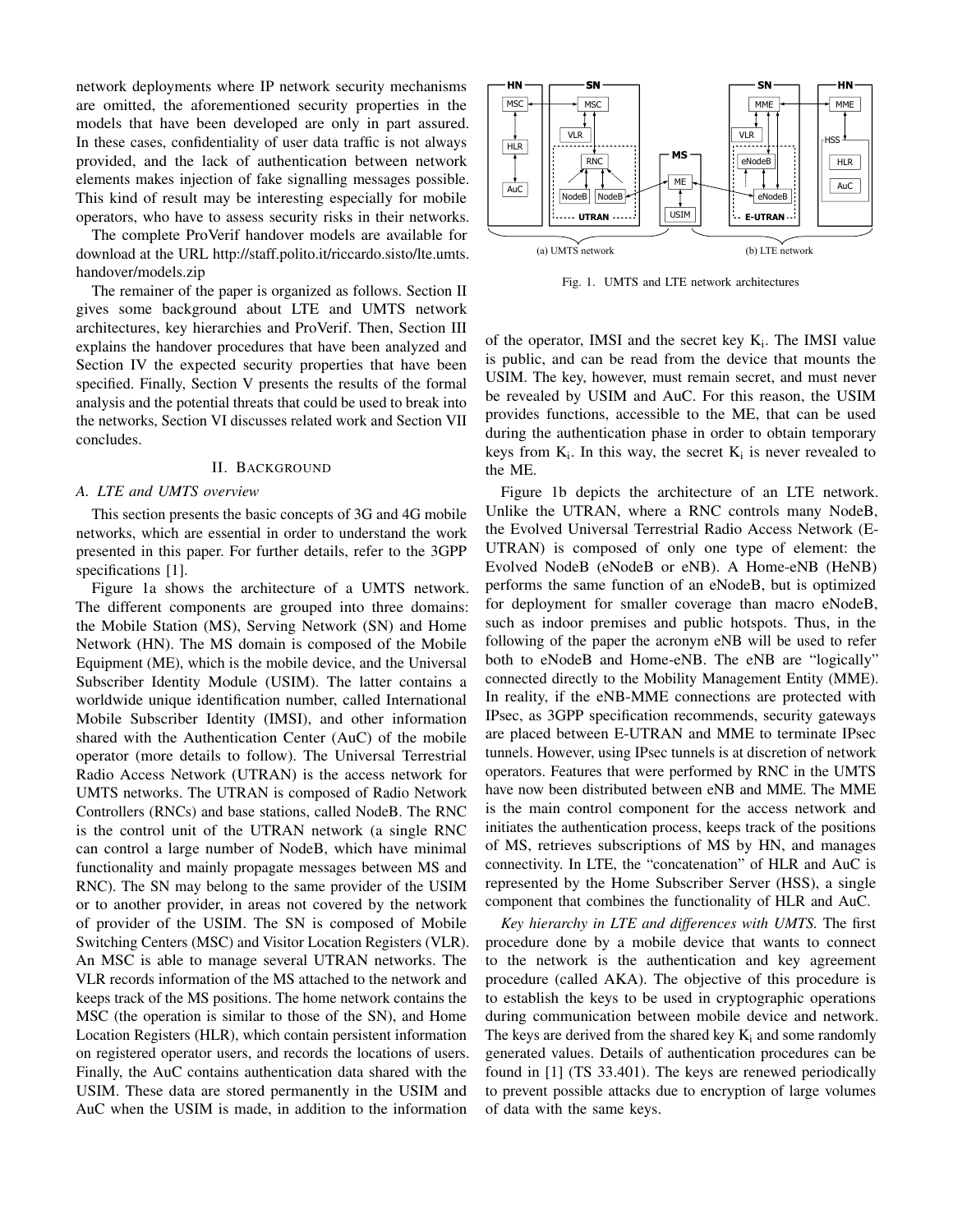

Fig. 2. LTE and UMTS key hierarchies

The AKA procedure in UMTS networks determines two keys: the Cipher Key (CK) and the Integrity Key (IK), respectively used to encrypt and check the integrity of data exchanged between MS and RNC. UMTS defines only one class of traffic between MS and the network. Thus, only one pair of keys is established (Figure 2, right side), that is used for all communications between MS and RNC.

The LTE technology introduces significant differences in key management [1] (TS 33.821). LTE uses different keys for different protocols used between the terminal and the different components of the serving network. These keys are organized in a hierarchy as shown in Figure 2 (left side). At the top (root), the key  $K_i$  shared between USIM and AuC. The other keys are derived from  $K_i$ , following the levels of the hierarchy from top to bottom. Each level of the hierarchy indicates which parts of the network know the keys in the level. As expected, the mobile device knows all the keys except  $K_i$ . As in UMTS, starting from the key  $K_i$ , the CK and IK keys are derived, even if they are not actually used for encryption and integrity in LTE networks, but rather are used to derive the successive keys. LTE provides two mechanisms of protection for two different classes of control traffic (Control Plane): the first is the Non Access Stratum (NAS), and the second is the Access Stratum (AS). NAS traffic consist of communications between MME and MS (forwarded in a "transparent" way through the eNB), while AS traffic (also called Radio Resource Control (RRC) traffic) represents the control messages between MS and eNB. For this reason, two keys are derived from KASME, KNASenc and K<sub>NASint</sub>, respectively used for encryption and integrity checking of NAS messages. Similarly, from  $K_{eNB}$ , the keys  $K_{RRCenc}$  and KRRCint are derived and used for AS messages. The user traffic, which belongs to the user plane, is encrypted using a different key, called K<sub>UPenc</sub>. Integrity protection is not supported for this class of traffic.

Finally, after a successful handover of the MS between two neighbor eNB, it is necessary to renew the  $K_{eNB}$  [1] (TS 33.401). To do this, the MME derives a new value from the key KASME, called Next Hop key, which is used, along with the previous  $K_{eNB}$ , to generate the  $K_{eNB}$  key (called  $K_{eNB}^{\star}$ ) used by the target eNB after the handover. Further details on these procedures and their analysis can be found in [1] (TS 23.401 and TS 33.401) and [2] respectively.

# *B. ProVerif overview*

ProVerif [3] is a tool for automatic formal verification of cryptographic protocols based on theorem-proving, where the protocol actors and the attacker are modeled according to the symbolic approach defined by Dolev-Yao [4]. In this model, the attacker has complete control over public communications channels and can read, delete, and modify messages in transit over them or forge new messages. Private channels, instead, are not accessible by the attacker. They are used to model secure channels (e.g. channels with wire-level protection). The symbolic representation of data and cryptography implies that encryption is considered ideal.

As the possible behaviors of the attacker are already predefined by the Dolev-Yao approach, when using ProVerif it is enough to model the trusted actors of the protocol, while the attacker model is already available inside ProVerif. An important feature of ProVerif is its ability to model and analyze an unlimited number of sessions of the protocol, even running in parallel, differently from model checkers, which can only analyze bounded systems.

Because of the inherent undecidability of the formal verification problem, ProVerif may report false attacks, i.e. attacks which in reality are not possible. As a consequence, when an attack is reported by ProVerif, in the form of an execution trace that violates the specified property, it is necessary to carefully analyze it in order to understand if it is a real attack. However, if a property is reported as satisfied, then it is guaranteed to be true (ProVerif builds a formal proof for it), and no attack is feasible in the model.

# III. HANDOVER PROCEDURES

Handover procedures are activated by the serving network (eNB in LTE, RNC in UMTS) when the strength of the radio signal between mobile station and the current eNB/RNC becomes too much degraded. The decision of performing an handover is taken by the eNB or RNC, which selects the target eNB/RNC from a list of neighbors (the list is previously known). When a neighbor with the same technology (LTE/UMTS) is not available for the handover, then an handover to a network with other technology is executed.

Inter Radio Access Technology (Inter-RAT) handovers allow voice and data service to maintain the connection while moving from a radio access technology (GSM, UMTS, LTE, WiMAX or any other wireless technology) to another.

Figure 3 depicts the simplified message exchange flow performed during Inter-RAT handover from LTE to UMTS, as modeled in ProVerif for the verification of the handover procedure. This model has been derived from the 3GPP TS 23.401 and TS 33.401 [1] specifications but it contains only data and operations related to cryptography and authentication, while resource allocation and relocation have been omitted, because they are not relevant for the analysis performed by ProVerif.

Figure 3 starts with a set of interactions between MS and MME which are not real message exchanges but are used in the model in order to create the same security context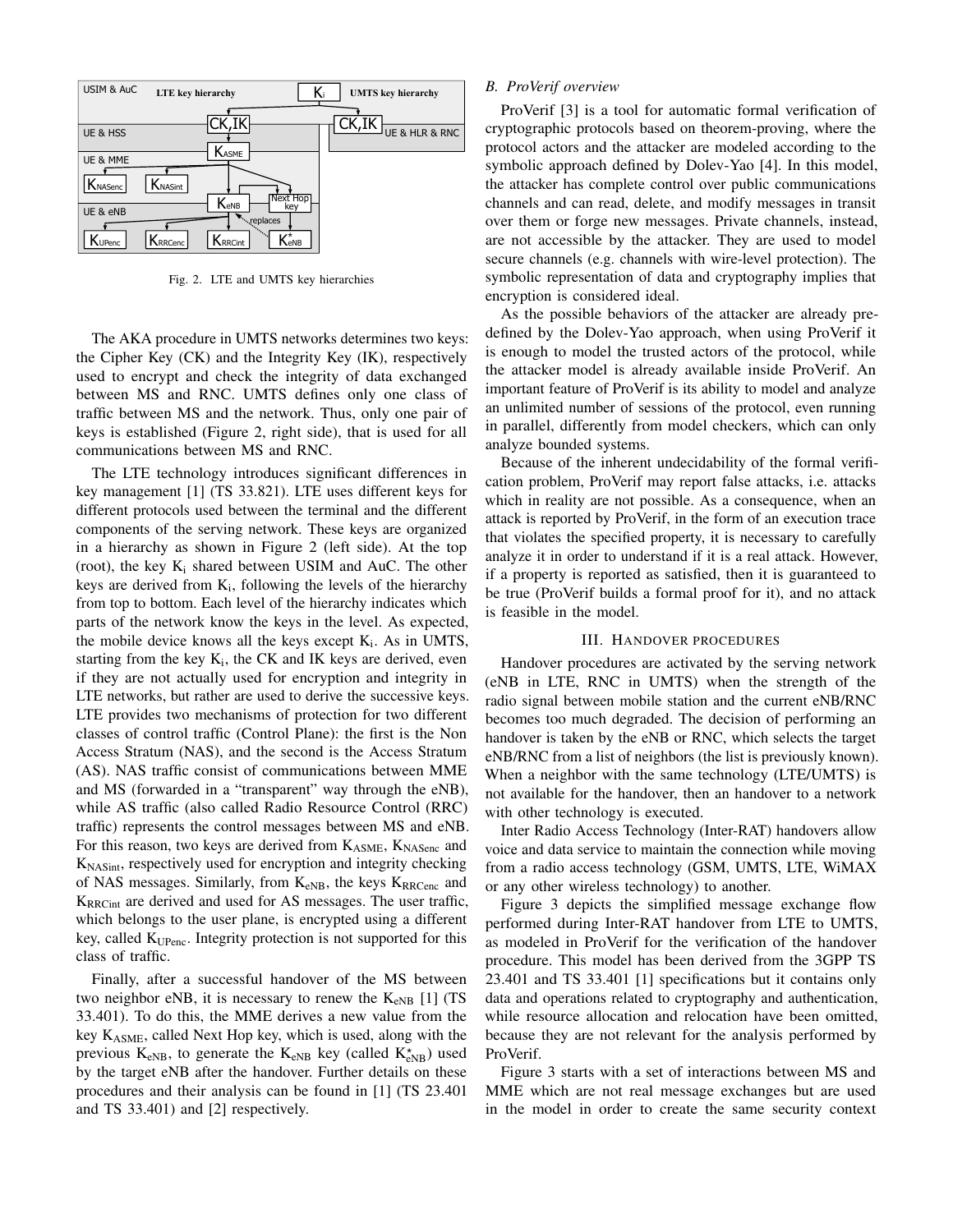that is assumed to be established by the AKA procedure. In particular, for each protocol session, a fresh IMSI is generated, a nondeterministic choice is made to decide whether encryption will be activated or not for that session, and a fresh  $K_{ASME}$  key (which in reality is established during the AKA) is generated. Encryption selection and KASME are inserted as values into two perfect hash tables named capab and keys, bound to the corresponding IMSI, which is used as a key in the tables. These tables are private, i.e. not accessible by the attacker, and shared with the MME. In this way it is ensured that in this phase the KASME is not revealed to the attacker but it is shared by MS and MME, as guaranteed by the AKA procedure. At the same time, IMSI and encryption selection are also transmitted on the public channel from MS to MME thus allowing the attacker to get them, as their secrecy is not guaranteed by the AKA procedure. Key  $K_{eNB}$  is derived from  $K_{ASME}$  and transmitted on the channel between MME and eNB.

The third message (named payloadLTE) represents a user data plane exchange between MS and eNB done before the handover procedure. The handover is activated by the eNB with the HANDOVER REQUIRED message, which informs the MME that the procedure must be performed for the user identified by the IMSI contained in the message. The MME derives the new CK' and IK' UMTS keys from the previous KASME and the *NAS downlink count* value. The FORWARD RELOCATION REQUEST message provides the target MSC with the two keys and the IMSI. The MSC provides the target RNC with the keys just received and the user identity (RELOCATION REQUEST message). Now the RNC has all the information required to communicate with the MS. RELOCATION REQUEST ACK and FORWARD RELOCATION RESPONSE messages are used to inform that the target UMTS network is ready to accept the connection from the MS. The HANDOVER COMMAND is a NAS message that provides the MS with the data (*NAS downlink count*) required for the derivation of  $CK'$  and  $IK'$  in the MS. Then the MS sends an HANDOVER TO UTRAN COMPLETE message to the target RNC for signalling that the MS is ready to use the UMTS network. Finally, two messages are used to establish and agree upon the encryption algorithm, using the SMC (SECURITY MODE COMMAND) and the SMC COMPLETE messages. The last message (named payloadUMTS) represents data exchange after the handover.

The handover from UMTS to LTE is similar to the previous one, but with the network roles reversed. The RNC takes the decision to initiate an handover, and sends a RELOCATION REQUIRED message to the connected MSC. The core of the procedure is still carried out by the MME, which receives a FORWARD RELOCATION REQUEST containing the MS identity and the UMTS CK/IK keys. The MME computes the new LTE keys following these steps: (i) generates a fresh nonce, (ii) uses a derivation function to obtain a  $K'_{ASME}$  key from the nonce, CK and IK received from MSC, (iii) derives the new  $K_{eNB}$ ,  $K_{NASenc}$  and  $K_{NASint}$  keys from  $K'_{ASME}$ . Then, the MME sends the identity of the MS and the  $K_{eNB}$  key to the target eNB, which can activate the access procedures with

the SECURITY MODE COMMAND message.

Communication among components of the home and serving network should be secured by the mobile operators who own the networks. While the risk of attacks on the MME-MSC and MSC-RNC links is not very relevant, because the involved nodes are not physically accessible, the same is not true for the HeNB-MME link, because Home-eNB nodes are often located in publicly accessible locations, and hence they may be tampered by a malicious attacker. The 3GPP TS 33.820 [1] specification specifies that the eNB-MME connection should be protected by IPsec, which guarantees authentication, integrity and confidentiality of data. Moreover, Security Gateways (SeGW) should be used to handle the IPsec connections in the serving network. However, the 3GPP TS 33.401 [1] specification reports that, if the interfaces are trusted (e.g. physically protected), the use of IPsec based protection is not needed, depending on operator evaluations. In practice, several operators avoid using IPsec on their networks. Reasons might be several: some fear that IPsec would increase both network complexity and traffic latency, others simply underestimate the problem as, for example, they assume that encryption is performed by applications, which is not always true. A clear presentation of all the possible motivations that are leading several network operators to avoid using IPsec is available in [5]. Given this scenario, in our analysis we assume that the MME-MSC and MSC-RNC links are secure channels, not accessible by the attacker, whereas for the eNB-MME link we explore both the case that the channel is secured by IPsec, and hence not accessible by the attacker, and the case that an attacker may be able to control the channel between eNB and MME, which is a possibility if the operator does not use the IPsec protection for this channel and the attacker succeeds in having access to a trusted interface.

#### IV. SECURITY PROPERTIES

The main security properties that the handover procedures are expected to guarantee have been specified as follows:

- *Secrecy of keys*: all the keys involved in the handover procedures must remain secret.
- *Conditional secrecy of payloads*: in UMTS and LTE, encryption of data between MS and SN is optional, but integrity protection is mandatory. Accordingly, the private (i.e. initially not known to the attacker) terms payloadLTE and payloadUMTS, used to represent data transfer between MS and eNB/RNC, must be kept secret if encryption is enabled.
- *Forward secrecy and backward secrecy* are properties of key-agreement protocols. Forward secrecy means that the compromise of a secret key must not affect the confidentiality of future keys. In the same way, backward secrecy means that the compromise of a secret key must not affect the confidentiality of earlier keys. In the handover from LTE to UMTS, forward secrecy is specified as the inability of the attacker to derive UMTS keys (CK',  $IK'$ ) when he knows  $K_{eNB}$ . Likewise, in the handover from UMTS to LTE, forward secrecy is specified as the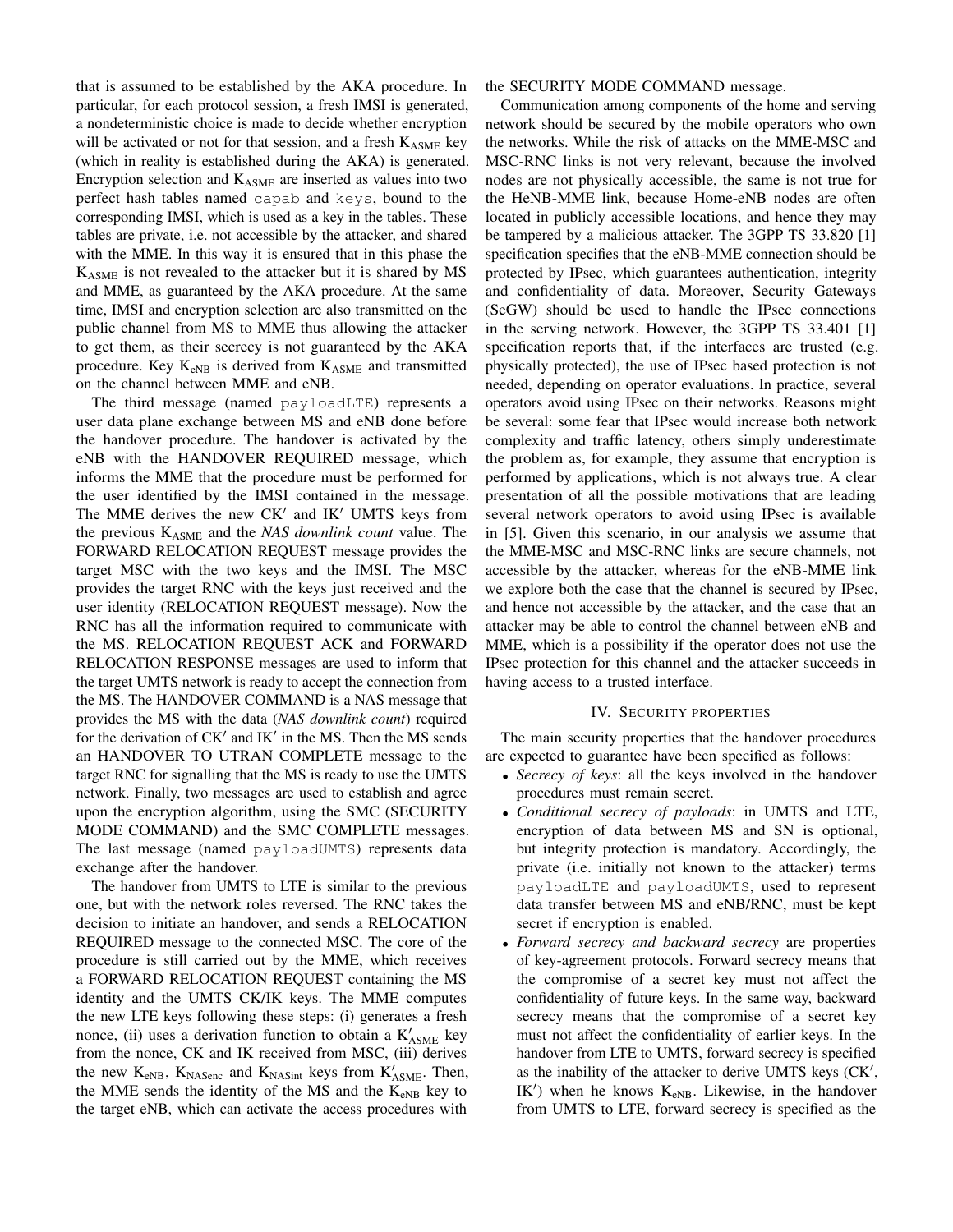

Fig. 3. LTE to UMTS handover

inability of the attacker to derive LTE keys  $(K'_{ASME}, K_{eNB})$ when he knows CK and IK. Backward secrecy is defined as the inability of the attacker to derive  $K_{eNB}$  from  $CK'$ and IK' in the first case, and to derive CK and IK from  $K_{eNB}$  in the second case.

- *Immunity from off-line guessing attacks*: a term is a weaksecret if it is vulnerable to brute-force off-line guessing, and the attacker has the ability to verify if a guessed value is indeed the weak-secret without further interaction after an execution of the protocol. In the handover models, the payloads payloadLTE and payloadUMTS represent data that could be guessed, so it is specified that they must not be weak-secrets.
- *Authentication*: the following authentication properties between the MS and the SN (eNB and RNC) are specified in the model: (i) the MS is authenticated to the source network, (ii) the MS is authenticated to the target network, (iii) each time the MS successfully concludes an handover, then the MME previously derived the same keys  $(K'_{ASME})$

or  $CK'/IK'$ ).

As already explained, both the handover types have been analyzed, considering both the possibility that the eNB-MME link includes IPsec protection, or lacks it. This produces two different models for each handover type: the two models differ only in the definition of the eNB-MME channel (private in the first case, public in the latter case).

The complete ProVerif handover models are available for download at the URL http://staff.polito.it/riccardo.sisto/lte.umts. handover/models.zip

# V. RESULTS AND SECURITY ISSUES

Table I resumes the results of the formal analysis of the handover models.

The second column of Table I contains the results of the analysis of the handover from LTE to UMTS, when the channel between eNB and MME is private (i.e. IPsec protection is enabled). These results confirm that all the expected properties hold: all keys (KASME, KeNB and derived) remain secret; forward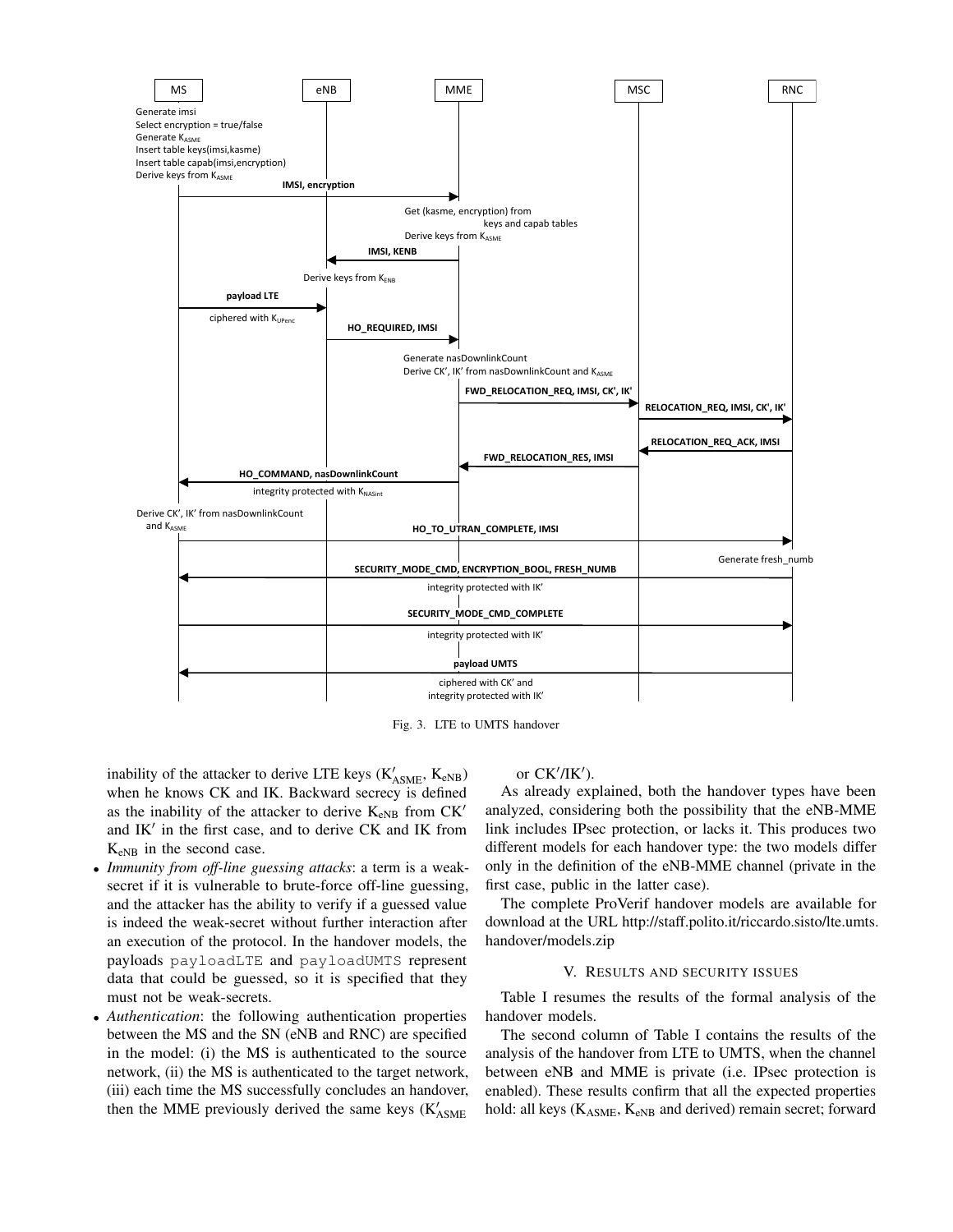|                                            | LTE to UMTS |                                                                                         | <b>UMTS</b> to LTE |                                                                                  |
|--------------------------------------------|-------------|-----------------------------------------------------------------------------------------|--------------------|----------------------------------------------------------------------------------|
| eNB-MME channel                            | private     | public                                                                                  | private            | public                                                                           |
| Secrecy of keys                            | true        | false for K <sub>eNB</sub> and keys derived<br>from $K_{eNB}$ , true for the other keys | true               | false for $K_{eNB}$ and keys derived<br>from $K_{eNB}$ , true for the other keys |
| Conditional secrecy of LTE<br>payload      | true        | false                                                                                   | true               | false                                                                            |
| Conditional secrecy of UMTS<br>payload     | true        | true                                                                                    | true               | true                                                                             |
| Forward secrecy                            | true        | true                                                                                    | false              | false                                                                            |
| Backward secrecy                           | true        | false                                                                                   | true               | true                                                                             |
| Immunity from off-line<br>guessing attacks | true        | false for payloadLTE, true for<br>payloadUMTS                                           | true               | false for payloadLTE, true for<br>payloadUMTS                                    |
| Auth. MS-eNB                               | true        | false                                                                                   | true               | false                                                                            |
| Auth. MS-MME                               | true        | true                                                                                    | true               | true                                                                             |
| Auth. MS-RNC                               | true        | true                                                                                    | true               | true                                                                             |
| TABLE I                                    |             |                                                                                         |                    |                                                                                  |

ANALYSIS RESULTS

and backward secrecy are valid; the payloads are conditionally secret and are not weak-secrets, and authentication properties hold.

The third column of Table I refers to the same LTE to UMTS model, but with a public eNB-MME channel (the adversary can spoof, delete and transmit new messages over the channel). In this scenario, the attacker can know a subset of the LTE keys:  $K_{eNB}$  and the derived keys  $K_{RRCenc}$ ,  $K_{RRCint}$ and  $K_{UPenc}$ . However,  $K_{ASME}$  and the UMTS keys (CK'/IK') are kept secret. The disclosure of  $K_{eNB}$  makes the LTE payload not secret (the attacker can derive the ciphering key  $K_{UP\text{enc}}$ ), which also invalids the immunity from guessing attacks on the LTE payload. Instead, the secrecy of the UMTS payload is preserved, because CK remains secret, as well as the immunity from guessing attacks on the UMTS payload. In this scenario, backward secrecy is not valid: the attacker directly knows  $K_{eNB}$ . Instead, forward secrecy is kept: the attacker never knows  $K_{ASME}$ , so he has no way to derive  $CK'$  and  $IK'$ . Finally, the authentication between MS and eNB does not hold: an attacker can force an handover of the MS from LTE to UMTS. In fact, the attacker, knowing the IMSI and having access to the eNB-MME channel, can initiate an arbitrary handover by sending a forged HANDOVER REQUIRED message to the MME. The MS cannot recognize the attacker because the handover procedure continues as in a regular handover, and receives a genuine HANDOVER COMMAND message from the network. The attacker never knows the  $K_{ASME}$  key: if the handover completes in the MS, then the MME must have previously derived, in a corresponding session, the  $CK'$ and IK' keys from KASME, so MME and MS are correctly authenticated during the handover. Similarly, the attacker has no access to the 3G serving network and, from the previous properties, to the  $CK'$  and  $IK'$  keys: the attacker cannot alter communications between RNC and MS and, when the handover procedure completes, MS and UMTS SN are authenticated.

The same considerations made for the two previous scenarios

are also applicable to the other handover procedure, from UMTS to LTE (fourth and fifth columns in Table I), with only some differences. The only results that differ are the ones about forward and backward key secrecy. In this handover scenario, forward secrecy does not hold because if the attacker knows CK and IK, he can decrypt all the messages between MS and the UMTS network. In this way, the adversary can read the nonce, transmitted from the RNC to the MS, that is used by MME and MS, along with CK and IK, to derive the  $K'_{ASME}$  key, and subsequently all the LTE keys. Instead, backward secrecy holds: an attacker who knows  $K_{eNB}$  cannot derive the previous CK and IK keys. It is worth noting that each property has been verified independently, this implies that, for example, the secrecy of the UMTS payload holds even if the attacker is assumed to know CK and IK when performing the backward secrecy verification in the UMTS to LTE handover. In fact, when verifying backward/forward secrecy, the keys are intentionally disclosed to the attacker, while the same does not happen during verification of other properties.

The results about authentication are the same, albeit their explanation is different. Lack of authentication between MS and eNB, in the last scenario, makes the adversary able to alter all subsequent Access Stratum and User Plane communications between MS and eNB. However, the attacker cannot read and modify Non Access Stratum messages between MS and MME. For this reason MS-MME authentication remains valid: if the handover completes in the MS, then the MME ran a session where the KASME key was derived, so MME and MS are authenticated during the handover. Finally, before starting the handover, MS-RNC are authenticated, as confirmed by the last query, because the attacker has no access to the UMTS network.

# VI. RELATED WORK

The most closely related work is a recent paper by Ben Henda and Norrman [2] who used ProVerif to analyze the LTE